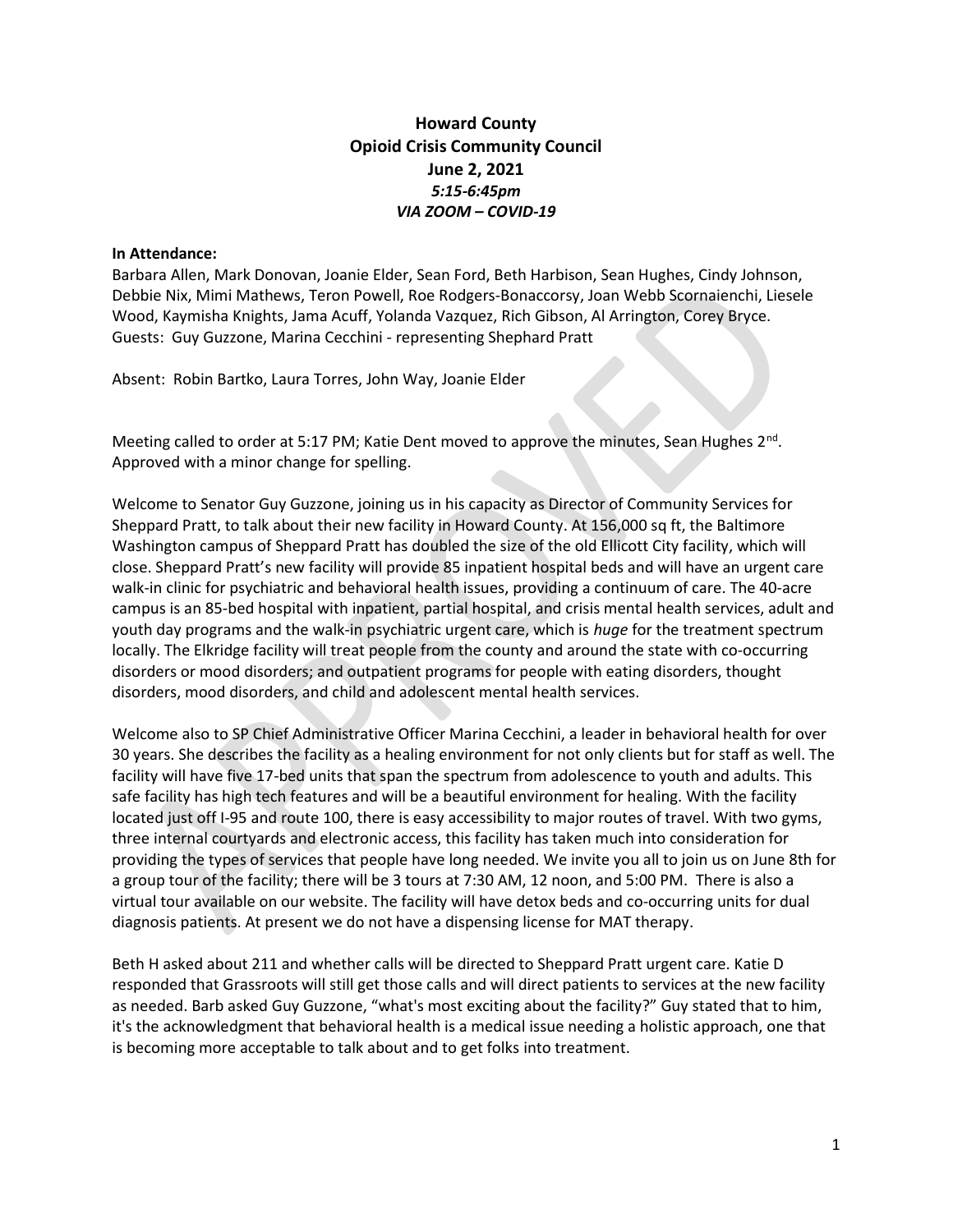Barb talked about the lack of a SUD residential treatment facility in Howard County. The plan with Delphi has run into various challenges including resistance from the potential community and existing covenants property identified for a facility. For now Delphi is stepping back, not abandoning future options.

Roe talked about the ASAM levels of treatment 3.1, 3.3, 3.5, 3.7, and 3.7 D (for detox). Al Arrington talked about the Howard/Tuerk House programs; also, how happy he was to hear about Sheppard Pratt's local expansion. Roe mentioned Hilda's Place, having two houses for women for a total of 16 beds and Howard house having 16 beds for men. Per Roe and Carl Delorenzo, having Howard House and Hilda's Place (ASAM 3.1, 3.5 working on 3.3) as treatment options builds out HC's options for care.

Barb mentioned the states' focus on housing and transportation around crisis services, stating that systems are evolving and much progress has been made over the last several years. Legislative decisions now often consider wraparound services as a part of any discussion. Al Arrington mentioned the success of Howard/Tuerk House and their wrap-around services; stating that continuum of care is essential, having facilities in close proximity and folks having familiarity with the campus is essential for ongoing successful treatment of SUD's.

Marina mentioned that Sheppard Pratt will be contracting to have a needs assessment of community services statewide, as well as Howard County. There is to be another Sheppard Pratt facility in Frederick and they're looking at inpatient treatment possibilities there. Sheppard Pratt has a continued commitment to long term growth in Maryland.

There is a continuing need for adolescent care (including in patient for behavioral health 12 to 18 year olds not only in HC but across the State. A reminder that the Phoenix Recovery High school for teens in recovery is open in Frederick.

There is the age old problem of resistance to information before it is needed by our HC residents. Within behavioral health/co-occurring disorders, how do we break that chain of waiting for crisis before reacting or before becoming educated. Marina mentioned using social media for resourcing reaching people where they are; Beth H mentioned Tik Tok, Instagram, Twitter and more.

More 211 pocket guides have been ordered – contact Kamisha at the HCHD for more. Liesele announced that she will be leaving the HCHD for her new job as FT mom!

Joan S, HC DrugFree, mentioned there is a strong demand for senior week classes from HC DrugFree. Parents were clamoring for this class with many students traveling to Ocean City for senior week while breaking free from the pandemic isolation experienced over the last 15 months.

Barb mentioned ROSC and OCCC and their future evolution-where do we go from here? There is a collaborative group of members of both beginning to look at this, begins August 3<sup>rd</sup>.

Barbara reached out to the county executive's office, and they're still very interested in our continuing our work. Barb has asked for increased communication with the CoEx office and asked Carl DeLorenzo to see if County Executive Calvin Ball can meet with the OCCC soon. Membership from county agencies on the OCCC continues to be a challenge. FRS and police department have stepped away do to due to budgetary constraints (impact to overtime pay). Both agencies remain interested in participating and helping where they can.